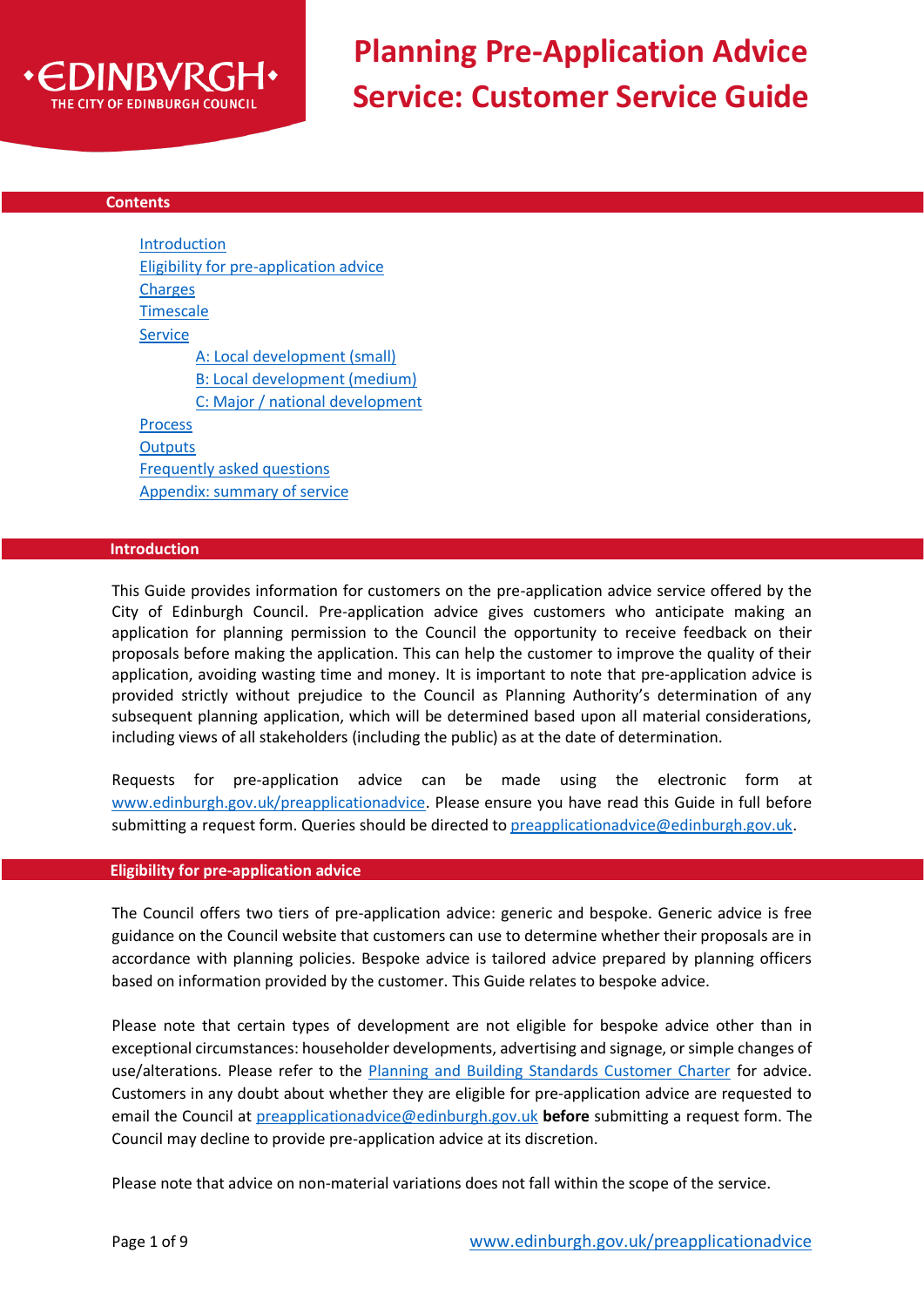# <span id="page-1-0"></span> **Charges**

As of 1 July 2019, all bespoke pre-application advice provided by the Council is subject to a charge with the sole exception of developments **primarily** relating to works to improve accessibility for people with disabilities, for example the installation of a wheelchair ramp. Customers should specify in their request form if they consider that they are exempt from charges on this basis. Charges are based upon the scale of development that is being proposed; this reflects the greater costs associated with providing advice on larger, more complex, development proposals. Charges will be reviewed regularly to ensure they accurately reflect the costs of delivering the pre-application advice service.

Payment can be made by credit/debit card or BACS (Council service areas can pay by internal journal transfer). When completing the Request Form, please specify how you wish to pay and who will be making payment.

- $\circ$  If you wish to pay by credit/debit card, the Council will email the person you have identified as making payment to ask them to phone the Council to make payment. Receipts will be issued by mail. Please note that the Council will no longer phone customers to take payment.
- $\circ$  If you wish to pay by BACS, the Council bank details are: Royal Bank of Scotland, account number 00740589, sort code 83 06 08. Please email a screenshot of the payment confirmation t[o preapplicationadvice@edinburgh.gov.uk.](mailto:preapplicationadvice@edinburgh.gov.uk) Please do not make payment until after you have submitted the Request Form and the Council has responded to you to confirm that the service(s) you have selected are valid.
- $\circ$  City of Edinburgh Council service areas can pay for pre-application advice by internal journal transfer. Please include a folio code in the Request Form. NB – VAT is not payable on internal journal transfers so the charge exclusive of VAT will apply.

### <span id="page-1-1"></span> **Timescale**

The Council will endeavour to provide pre-application advice within a set timescale as set out below. The clock will begin counting only when an application for pre-application advice has been submitted, validated, and payment made in full and will be paused when additional payments are due.

Where pre-application advice is required urgently, the Council will seek to accommodate this where possible but this will be dependent upon workloads and officer capacity.

#### <span id="page-1-2"></span> **Service**

The service the Council will provide and the relevant charges are set out below. The service set out below is the minimum level of service the Council will undertake to provide. In some cases, the Council may at its discretion provide additional service at no cost if this is judged to be in the public interest or appropriate for professional reasons.

Where developments fulfil the criteria for different categories, the service (and charge) for the larger category will apply. For example, a development of 40 homes on a site of 2.1 hectares would be classed as a major development due to the site area being at least 2 hectares.

In addition to the standard service, customers have the option of paying a surcharge for additional services. It is anticipated that the suite of optional additional services will be expanded over time.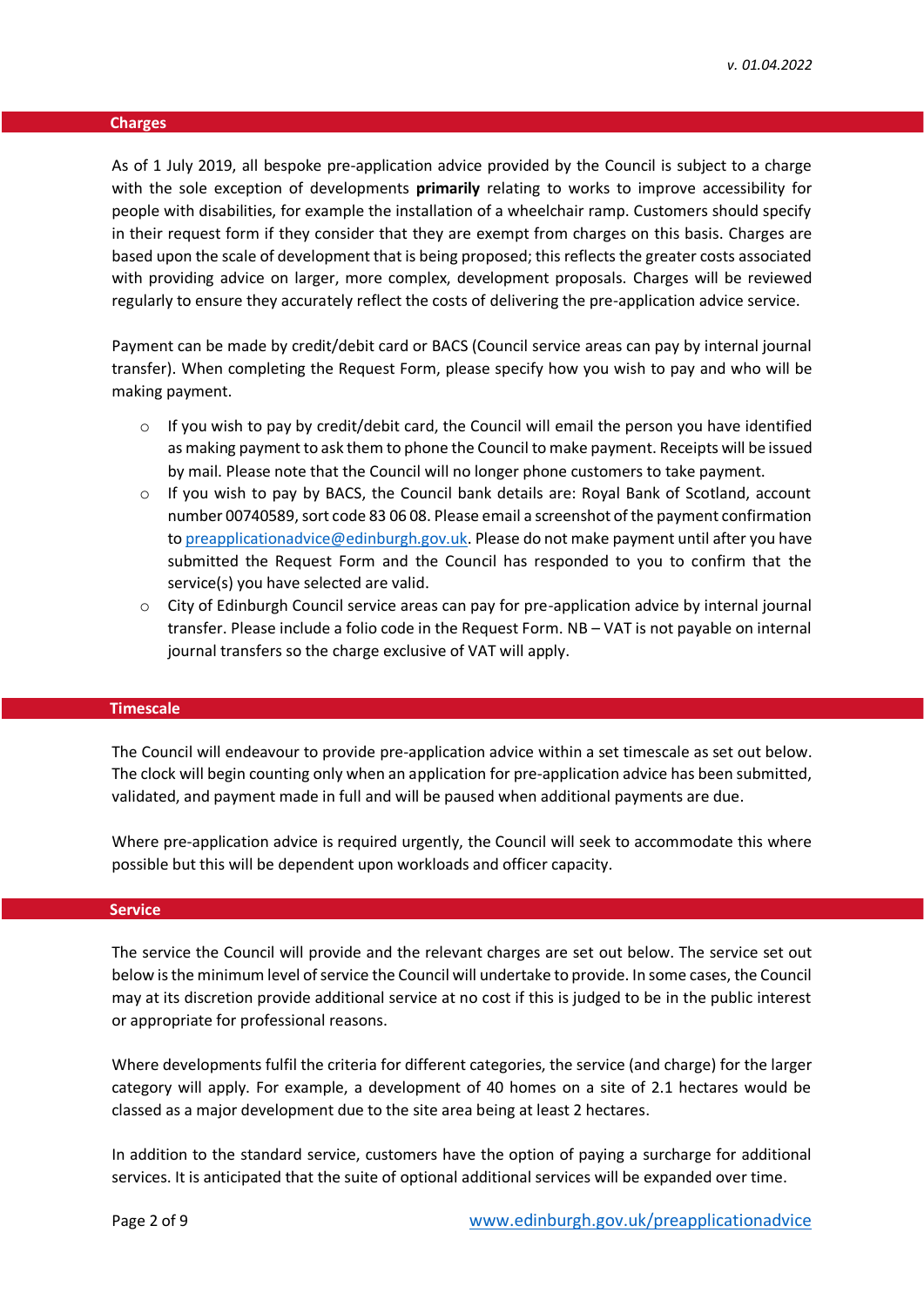## <span id="page-2-0"></span> **A: Local development (small)**

Local developments (small) are defined as developments of up to 11 residential units, or up to 999m<sup>2</sup> commercial/other space.

# **Standard service**

The cost of the standard service is **£220 + VAT** *(£264)*. The case officer will review the information submitted by the customer accompanying their request form. As the advice the case officer will provide is based wholly upon the information provided by the customer, it is important that this is as comprehensive as possible. The case officer may contact the customer if any clarification is required.

The target is for an advice letter to be provided to the customer within 20 working days of the request for pre-application advice being submitted and validated (and payment made in full).

## **Additional services**

As an optional additional service, customers can pay a surcharge of **£110 + VAT** *(£132)* for a one hour meeting with the case officer. This may be appropriate for more complex local developments (small) where a face-to-face meeting is more practical. Please note that customers cannot request additional services i.e. a meeting, as an alternative to paying for the standard service.

## <span id="page-2-1"></span> **B: Local development (medium)**

Local developments (medium) are defined as developments of 12 to 49 residential units, or between 1,000 $m^2$  and 9,999 $m^2$  of class 4/5/6 space, or between 1,000 $m^2$  and 4,999 $m^2$  of other use classes, including mixed uses. Please refer to the [Town and Country Planning \(Hierarchy of Developments\)](https://www.legislation.gov.uk/sdsi/2009/9780111001714/contents)  [\(Scotland\) Regulations 2009](https://www.legislation.gov.uk/sdsi/2009/9780111001714/contents) for further information.

#### **Standard service**

The cost of the standard service is **£945 + VAT** *(£1,134)*. The case officer will review the information submitted by the customer accompanying their request form and contact the customer within 10 working days of the request for pre-application advice being submitted and validated (and payment made in full) to agree a date for an initial meeting. The initial meeting will last one hour and will be hosted by the Council. The case officer will then agree a suitable date for a one hour follow-up meeting with the customer. The case officer will also share the proposals with relevant Council service areas.

The target is for an advice letter to be provided to the customer within 10 working days of the followup meeting. The advice letter will incorporate feedback from the other Council service areas.

### **Additional services**

As an optional additional service, customers can pay a surcharge of **£550 + VAT** *(£660)* for a further one hour meeting with the case officer. Officers from other relevant Council service areas will also be invited to this further meeting (based on the case officer's judgement of which service areas are relevant). This may be appropriate for more complex local developments (medium) where the two meetings provided as part of the standard service are insufficient to wholly cover the issues.

Customer also have the option of paying a surcharge of **£220 + VAT** *(£264)* to meet the case officer on site. This may be appropriate for developments where there are issues that the customers wishes to discuss with the case officer on site. Customers further have the option of paying a surcharge of **£550**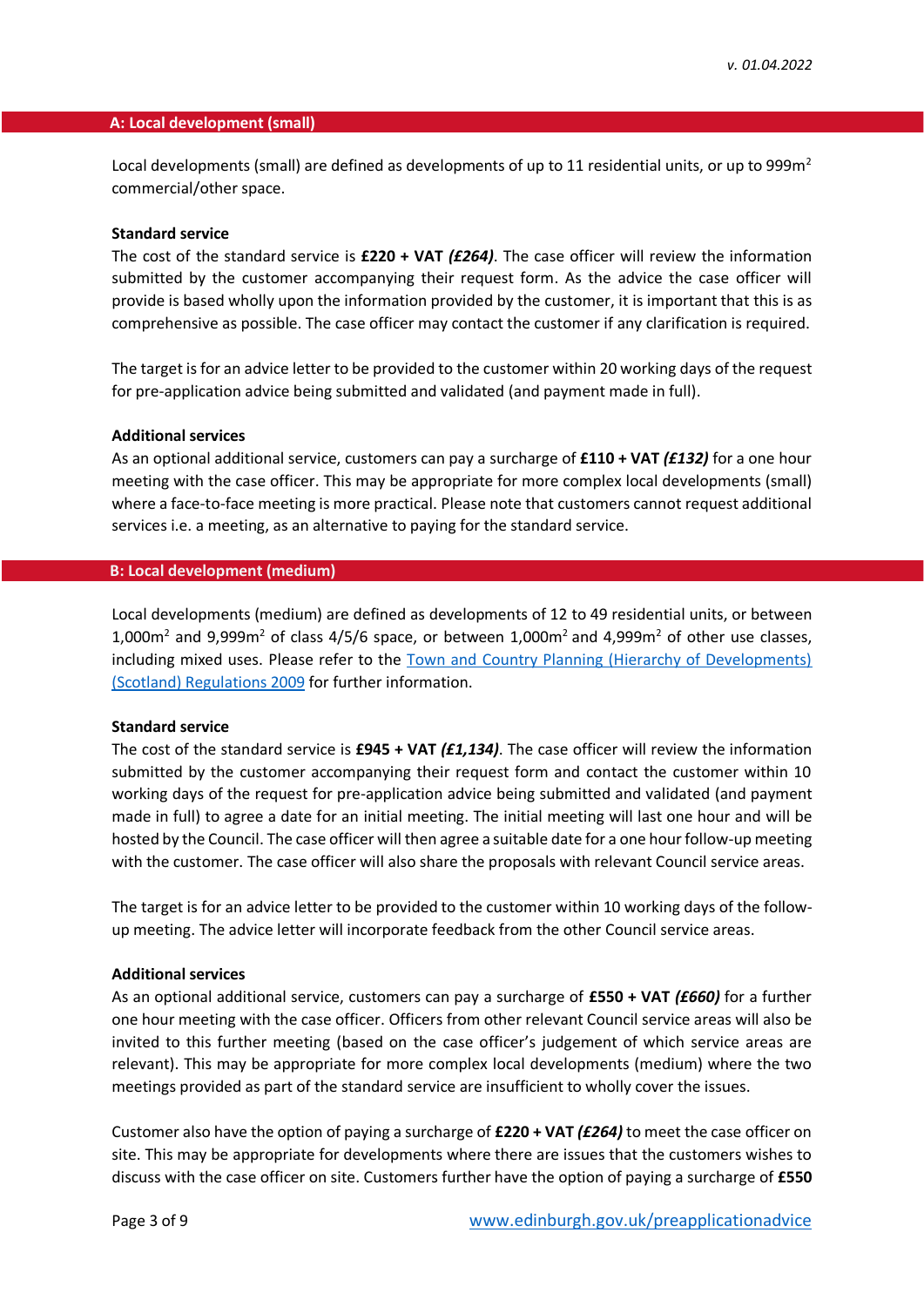**+ VAT** *(£660)* for advice on detailed information required to accompany a planning application which may be appropriate for developments where extensive supporting information is required.

## <span id="page-3-0"></span> **C: Major / national development**

A major development is one where the site size is two hectares or greater, or of 50 or more residential units, or of 10,000 $\text{m}^2$  or greater of class 4/5/6 space, or of 5,000 $\text{m}^2$  or greater of other use classes, including mixed uses, or which meets any other criteria for a major development as set out in the [Town and Country Planning \(Hierarchy of Developments\) \(Scotland\) Regulations 2009.](https://www.legislation.gov.uk/sdsi/2009/9780111001714/contents) National developments are those specified in the National Planning Framework.

For major / national developments, there are two tiers of service.

### **Pre-position discussion**

The first tier of service, which costs **£1,100 + VAT** *(£1,320)* is a two hour pre-position discussion with the case officer, team manager, and officers from other relevant Council service areas (at the case officer's discretion). The customer will not be provided with an advice letter. NB – this option is aimed at customers requiring a high-level view from Planning (for example, customers considering purchasing a site who are seeking a general opinion on the development potential of the site) and will not be appropriate for customers with more developed proposals requiring detailed information or complex advice. Customers cannot add additional services to the pre-position discussion option as an alternative to paying for the full service.

# **Standard service**

The second tier of service – the standard service – costs **£5,400 + VAT** *(£6,480)*. The case officer will review the information submitted by the customer accompanying their request form and contact the customer within 10 working days of the request for pre-application advice being submitted and validated (and payment made in full) to agree a date for an initial meeting. The initial meeting will last two hours, will be hosted by the Council, and will be attended by the case officer and the relevant planning team manager. The customer will also receive:

- o A one hour on-site meeting with the case officer;
- $\circ$  A two hour long meeting with the case officer, the relevant planning team manager, and other relevant Council service areas and statutory external consultees (based on the case officer's judgement of which service areas and external consultees are relevant);
- o A two hour long follow-up meeting with the case officer, team manager and other relevant service areas;
- o A one hour long wrap-up meeting with case officer and team manager.

The target is for an advice letter to be provided to the customer within 10 working days of the followup meeting. The advice letter will incorporate feedback from the other Council service areas.

# **Additional services**

Customers have the option of paying a surcharge of **£550 + VAT** *(£660)* for an additional one hour meeting with the case officer, team manager, and other relevant Council officers. This may be appropriate where issues are not able to be addressed via the five meetings provided as part of the standard service. Customers can request multiple additional one hour meetings if required.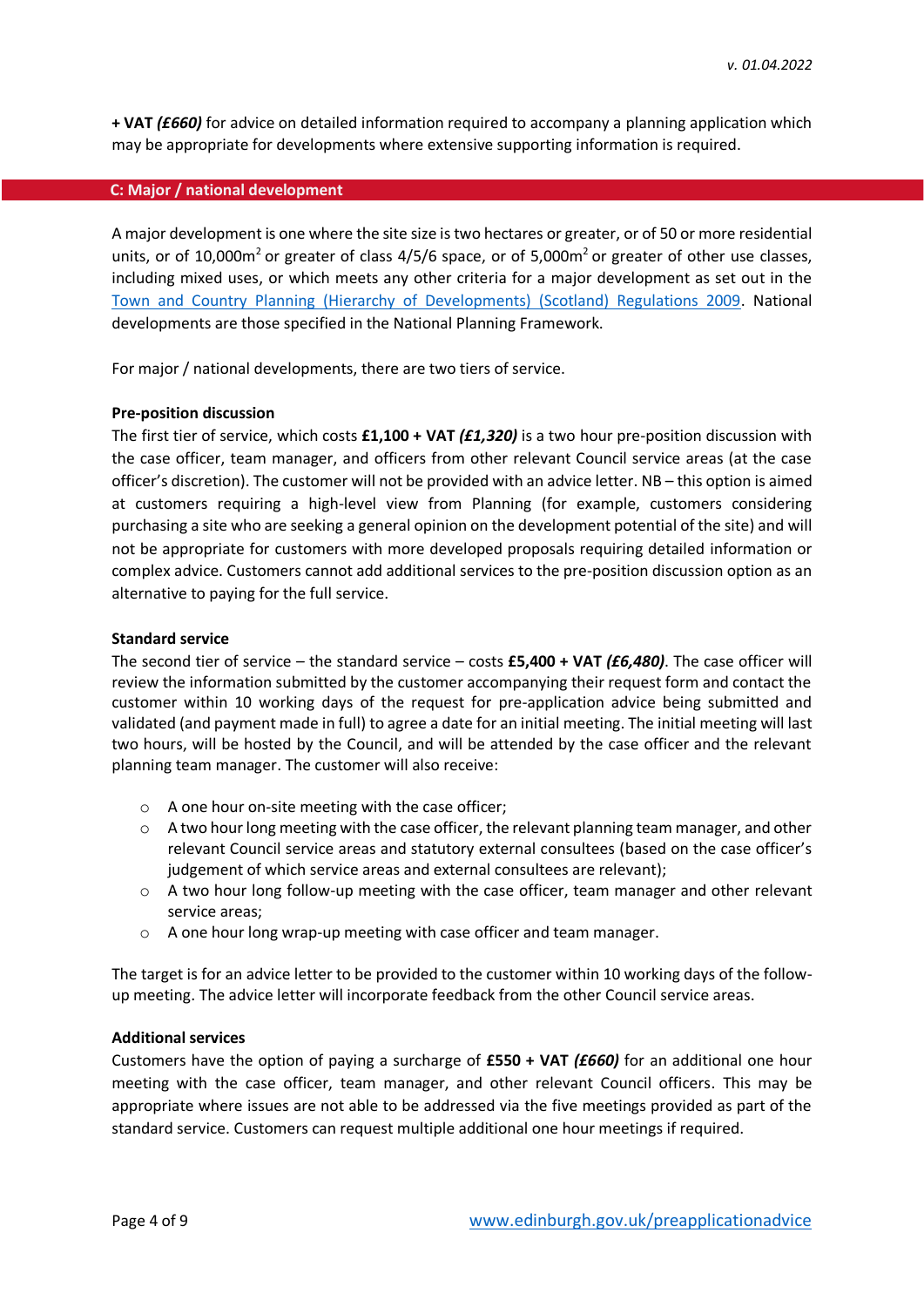Customers further have the option of paying a surcharge of **£550 + VAT** *(£660)* for advice on the detailed information required to accompany a planning application, which may be appropriate for developments where extensive or complex supporting information is required.

### <span id="page-4-0"></span> **Process**

All applications for pre-application advice should be made using the form on the Council website at [www.edinburgh.gov.uk/preapplicationadvice.](http://www.edinburgh.gov.uk/preapplicationadvice) Requests for pre-application advice made via other channels will not be accepted and will be directed to the above webpage.

Customers should complete the form in full, providing as much information as possible about their development proposals and the information sought. Pre-application advice can only be offered based upon information that has been seen and considered by the case officers. The customer must therefore ensure that all relevant information on what they are proposing has been provided to the case officer. Where the customer is meeting with the case officer, information must be provided in advance. The case officer may not be able to comment on any information that the customer does not provide prior to the meeting.

Customers may also provide accompanying documents to further help explain their development proposals. At minimum, the customer is asked to provide a location plan with the site outlined in red and any known environmental constraints marked (e.g. existing trees, levels, and water management issues such as flood plains, culverted water courses, etc) in 1:1,250 or 1:2,500 scale. It is also recommended that the customer provide the below documents if available:

- o Block plan (1:500 or 1:250 scale);
- o Existing/proposed elevations (1:100 or 1:50 scale);
- o Existing/proposed floor plans (1:100 or 1:50 scale);
- o Draft outline design/access statement.

The completed form and the accompanying documents should be submitted by email to [preapplicationadvice@edinburgh.gov.uk.](mailto:preapplicationadvice@edinburgh.gov.uk) Accompanying documents should be in PDF format and should total no more than 10 MB in file size.

Once the form has been submitted, the Council will make contact to take payment and then to deliver the service. A case officer will be nominated within the Council's Planning service who will lead on delivering the service. Should the Council decline to offer pre-application advice, the customer will be advised of this and the reasons why as soon as possible.

### <span id="page-4-1"></span> **Outputs**

The customer will receive an advice letter from the Council (other than in the case of pre-position discussions). This will be issued electronically in line with the timescales set out above.

The advice letter will be signed by the relevant team manager and will contain, at minimum:

- $\circ$  An overall view on whether the development proposals are likely to be acceptable.
- o Key mitigation required to make a proposal (more) acceptable.
- o An indication of likely developer contributions required from the development.
- $\circ$  An expiration date for the advice after which renewed advice should be sought.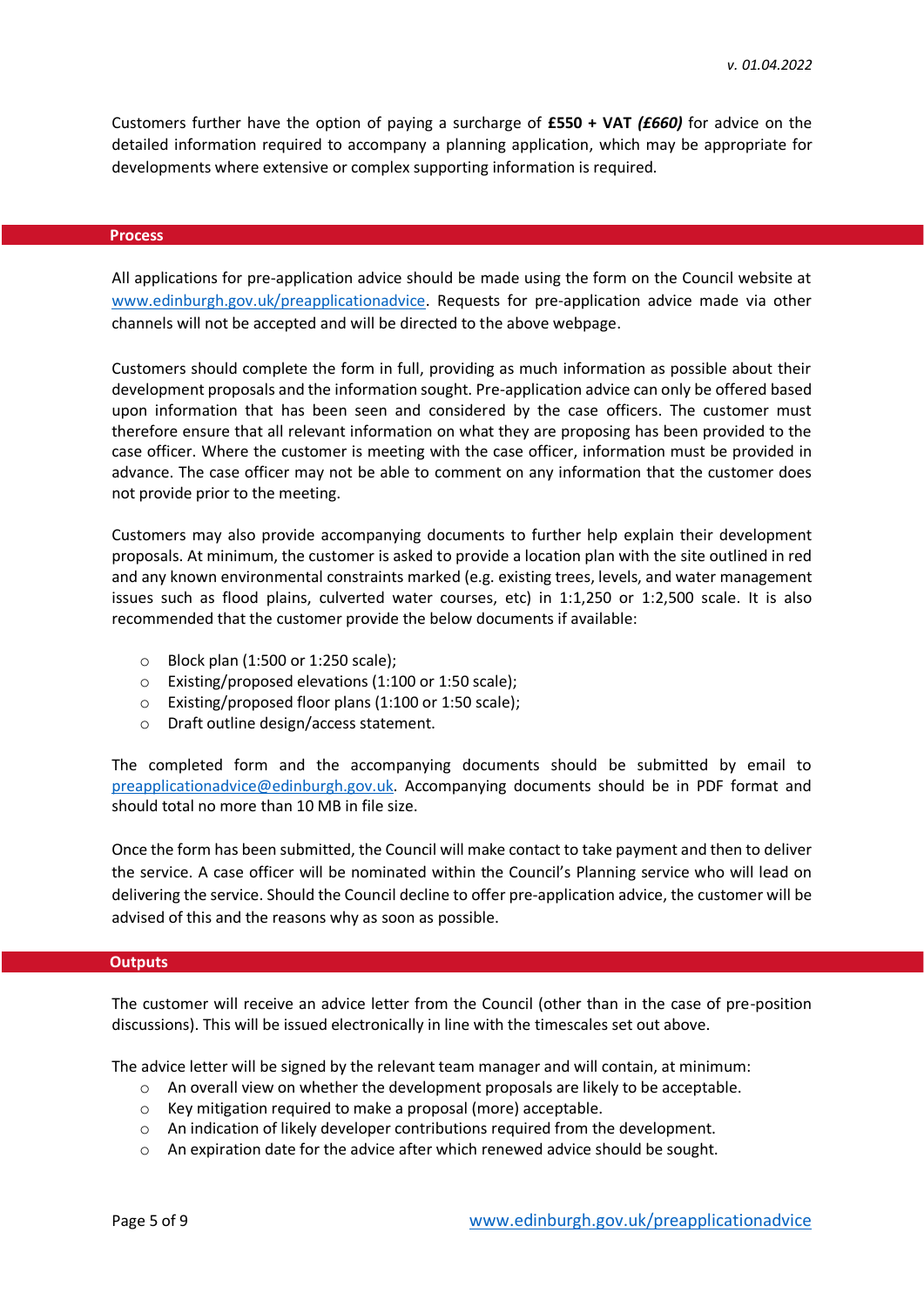Any other relevant information arising during the provision of the pre-application advice service, for example detailed feedback from consultees, will be appended to the letter.

The advice letter will be the property of the customer and can be shared at their discretion. A copy of the advice letter will be held by the Council and will be referred to should an application subsequently be made for the site in question to ensure continuity.

# <span id="page-5-0"></span> **Frequently asked questions**

- Q1: *Will I receive a refund if my planning application is ultimately refused?*
- A1: *No. Pre-application advice is provided strictly without prejudice to the Council as Planning Authority's determination of any subsequent planning application.*
- Q2: *If I go on to make a planning application, are the costs of the pre-application advice deducted from my planning fee?*
- A2: *No. Charges for pre-application advice are entirely separate from statutory planning fees.*
- Q3: *Can the Council provide simple advice at no cost?*
- A3: *Due to the high costs of providing pre-application advice, the Council is unable to offer free bespoke advice, with the exception of advice on developments relating primarily to improving accessibility for disabled people. However, there are substantial resources available on the Council website to help people answer simple queries without the need for the Council's help.*
- Q4: *How does the pre-application advice service relate to the Planning Helpdesk?*
- A4: *The Planning Helpdesk will remain in place as a source of free advice on general planning matters. Requests for specific advice will be referred to the pre-application advice service.*
- Q5: *How does the pre-application advice service relate to the Urban Design Panel?*
- A5: *The Council will continue to invite a small number of developments to present their proposals to the Urban Design Panel each year. For the avoidance of doubt, there is no charge for this.*
- Q6: *How does the pre-application advice service relate to non-material variations?*
- A6: *Non-material variations are not within the scope of the service. The Council will continue to provide advice on these at no charge.*
- Q7: *Can I purchase optional services after purchasing the standard service?*
- A7: *Yes. Optional services can be purchased at the same time as the standard service or later.*
- Q8: *If I have not requested pre-application advice, will I still receive a consultee meeting upon submitting a proposal of application notice?*
- A8: *No.*
- Q9: *Can I receive pre-application advice on a live application?*
- A9: *No. Should customers wish to receive advice on development proposals that are the subject of a live application they will be required to first withdraw the application.*
- Q10: *Is there a risk that the advice provided will not reflect an eventual officer's recommendation on a planning application?*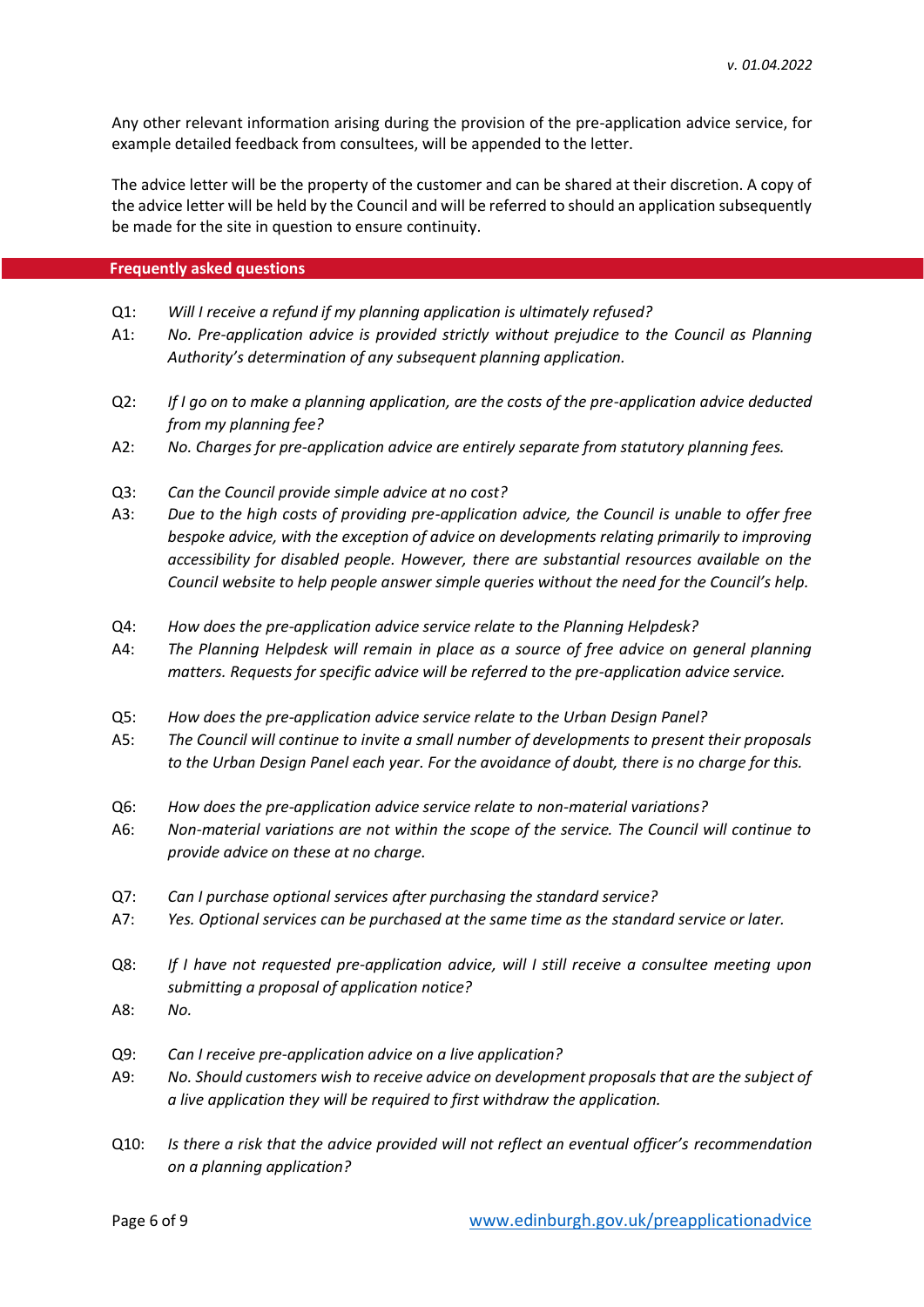- A10: *Planning applications must take into account considerations that are not present during the pre-application advice phase, for example relevant feedback from consultation with the public. These considerations will potentially change the case officer's balanced view.*
- Q11: *Can I opt for a lower or higher category of service?*
- A11: *No. The level of service for each of the categories of development reflects the input from Council officers judged necessary to enable an adequate response to be prepared.*
- Q12: *Can I apply for pre-application advice on a site I have no material interest in, e.g. a site I am interested in buying?*
- A12: *Yes. The pre-position discussion service is particularly suitable for customers in this situation.*
- Q13: *What if external consultees don't provide advice?*
- A13: *The Council will work on best endeavours to obtain input from relevant statutory external consultees. However, the Council cannot control whether or what input external consultees provide and can accept no responsibility and offer no refundsif external consultees are unable to provide advice or attend meetings or if the advice provided is not comprehensive.*
- Q14: *Can I pay for the service by cash or cheque?*
- A14: *For accounting reasons the Council cannot accept payment by cash or cheque. Payment can be made by credit/debit card or BACS. Council service areas can pay by journal transfer.*
- Q15: *Will the advice provided be made public?*
- A15: *The Council will not share or publish pre-application advice other than with statutory external consultees except at the request of the customer or where compelled to do so by a request made under the Freedom of Information or the Environmental Information Regulations. For the purposes of requests made under either of the above Regulations, advice given will be treated as commercially sensitive (and its release contested) until such time as an application has been determined. The letters provided to customers are their property and the customer may share or publish these at their discretion.*
- Q16: *Will the Council provide pre-application advice for listed building consent (LBC) applications and, if so, how will this be charged?*
- A16: *The Council will not provide advice on householder developments, advertising and signage, or simple changes of use/alterations but other development proposals are eligible to receive preapplication advice. Charges are based on the scale of development – so, for example, works to a single property would be classed as a local development (small). For the avoidance of doubt, developments relating to listed buildings are not exempt from charges.*
- Q17: *What if I am not certain what quantum of development I am proposing?*
- A17: *In line with the [Town and Country Planning \(Hierarchy of Developments\) \(Scotland\)](https://www.legislation.gov.uk/sdsi/2009/9780111001714/contents)  [Regulations 2009,](https://www.legislation.gov.uk/sdsi/2009/9780111001714/contents) all developments on sites of two hectares or greater will be treated as major developments. Where the quantum of development is unknown, the Council will make a judgement on which scale of development the proposals correspond.*
- Q18: *Under what powers have the charges been introduced?*
- A18: *The "power to advance wellbeing" granted by the Local Government in Scotland Act 2003 enables the Council to provide services and to impose reasonable charges for them.*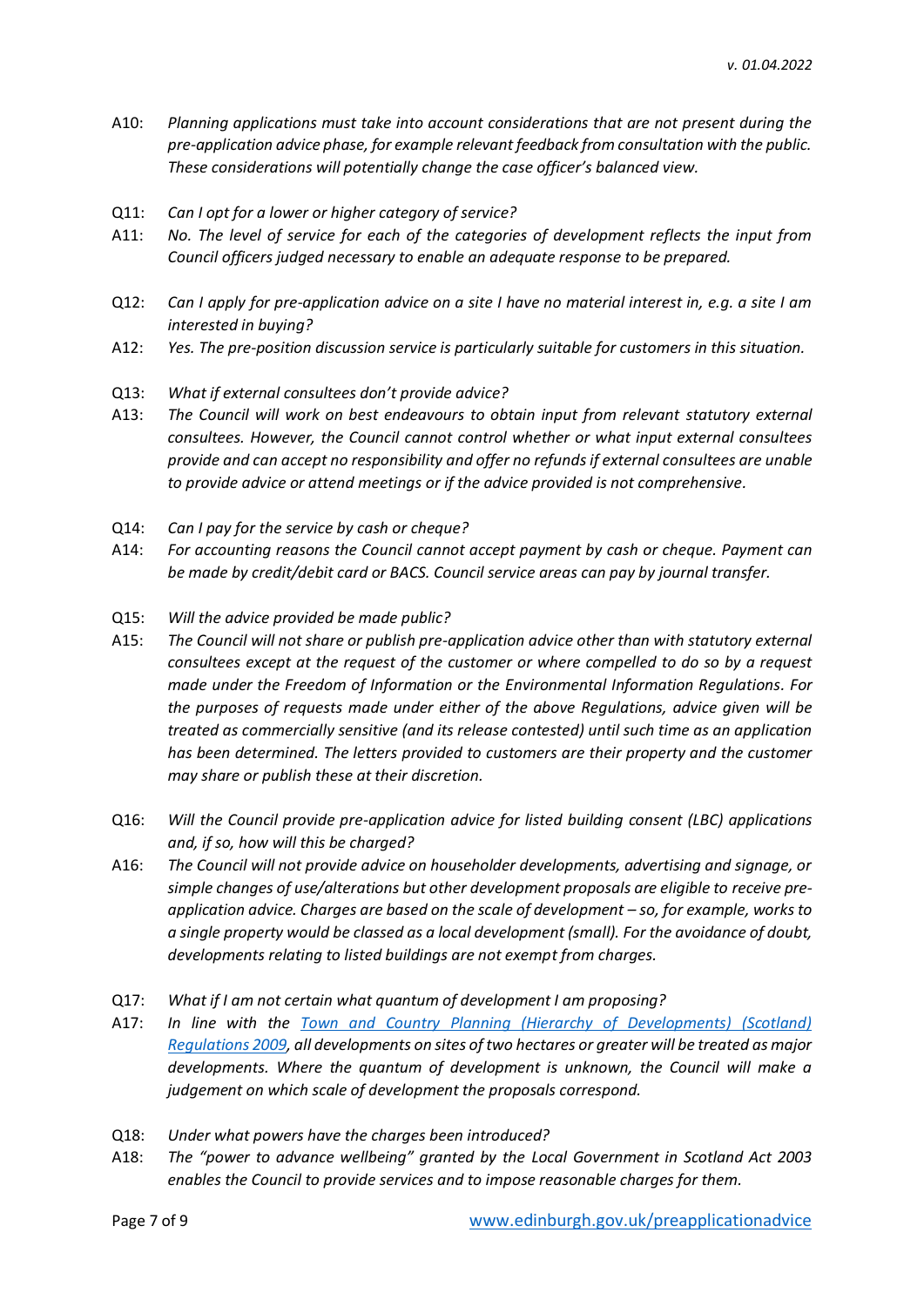- Q19: *I am unhappy with the service provided; what can I do?*
- A19: *Please direct any complaints to the planning team manager in the first instance. Complaints can be escalated via the Council's [complaints procedure](http://www.edinburgh.gov.uk/info/20004/council_and_democracy/1340/our_complaints_procedure) and, if necessary, the [Scottish Public](https://www.spso.org.uk/)  [Services Ombudsman.](https://www.spso.org.uk/) Please note that the Council can only address complaints relating to the service itself, not the nature of the advice offered.*